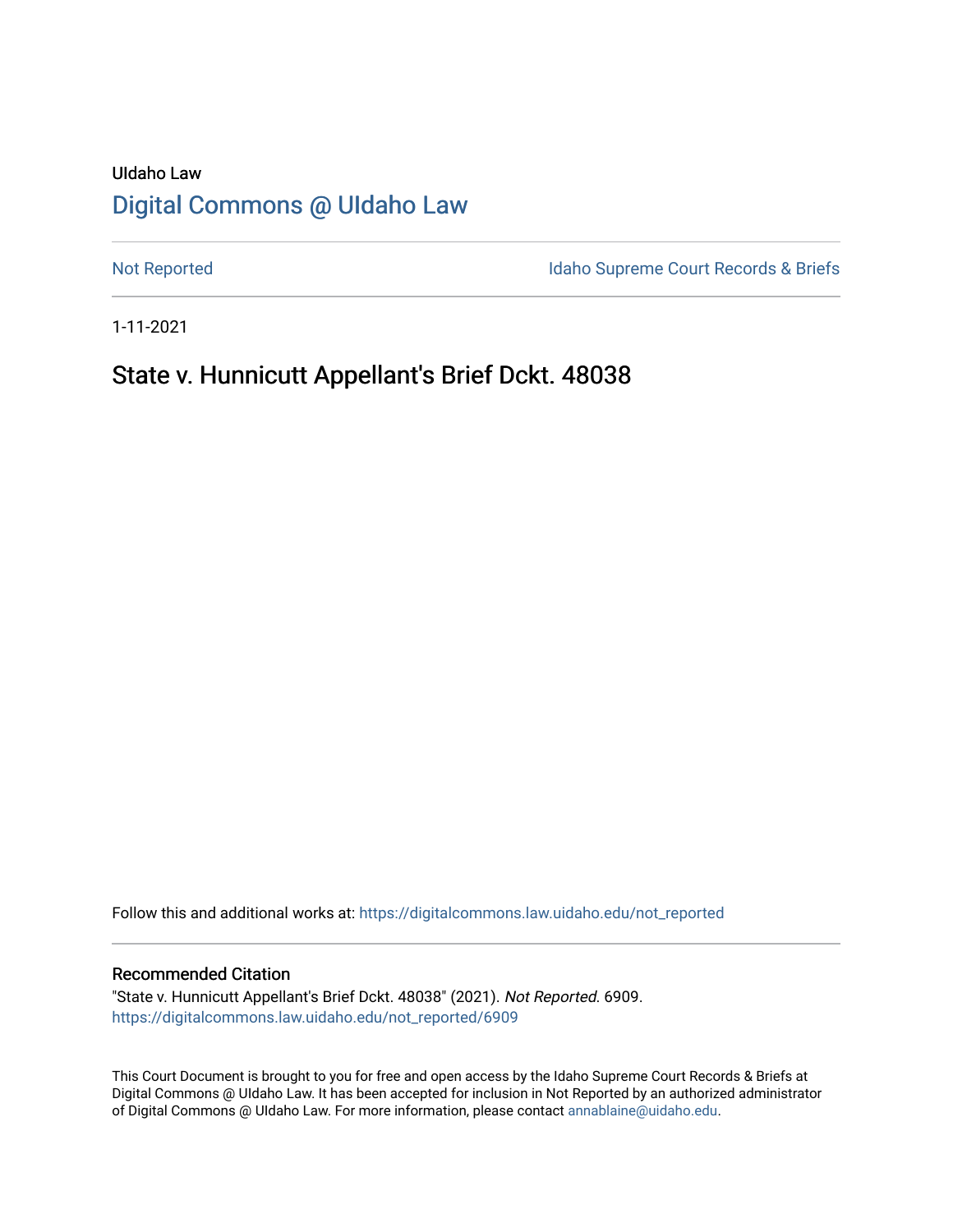Electronically Filed 1/11/2021 2:15 PM Idaho Supreme Court Melanie Gagnepain, Clerk of the Court By: Murriah Clifton, Deputy Clerk

ERIC D. FREDERICKSEN State Appellate Public Defender I.S.B. #6555

KIMBERLY A. COSTER Deputy State Appellate Public Defender I.S.B. #4115 322 E. Front Street, Suite 570 Boise, Idaho 83702 Phone: (208) 334-2712 Fax: (208) 334-2985 E-mail: documents@sapd.state.id. us

#### IN THE SUPREME COURT OF THE STATE OF IDAHO

) ) ) ) ) ) ) ) )

| STATE OF IDAHO,        |
|------------------------|
| Plaintiff-Respondent,  |
| V.                     |
| CYNTHIA ANN HUNNICUTT, |
| Defendant-Appellant.   |

NO. 48038-2020 ADA COUNTY NO. CR0l-19-32918 APPELLANT'S BRIEF

## STATEMENT OF THE CASE

#### Nature of the Case

Cynthia Ann Hunnicutt was convicted by a jury of DUI and subsequently admitted to being a persistent violator of the law. The district court judge, who was different from the judge that presided over her trial, imposed a unified prison sentence of eighteen years, with five years fixed, without any opportunity for probation. The court also denied Ms. Hunnicutt's subsequent Rule 35 motion for reduction of sentence. On appeal, Ms. Hunnicutt claims that her sentence is excessive under any reasonable view of the facts, including those presented with her Rule 35 motion, and represents an abuse of the district court's sentencing discretion. She respectfully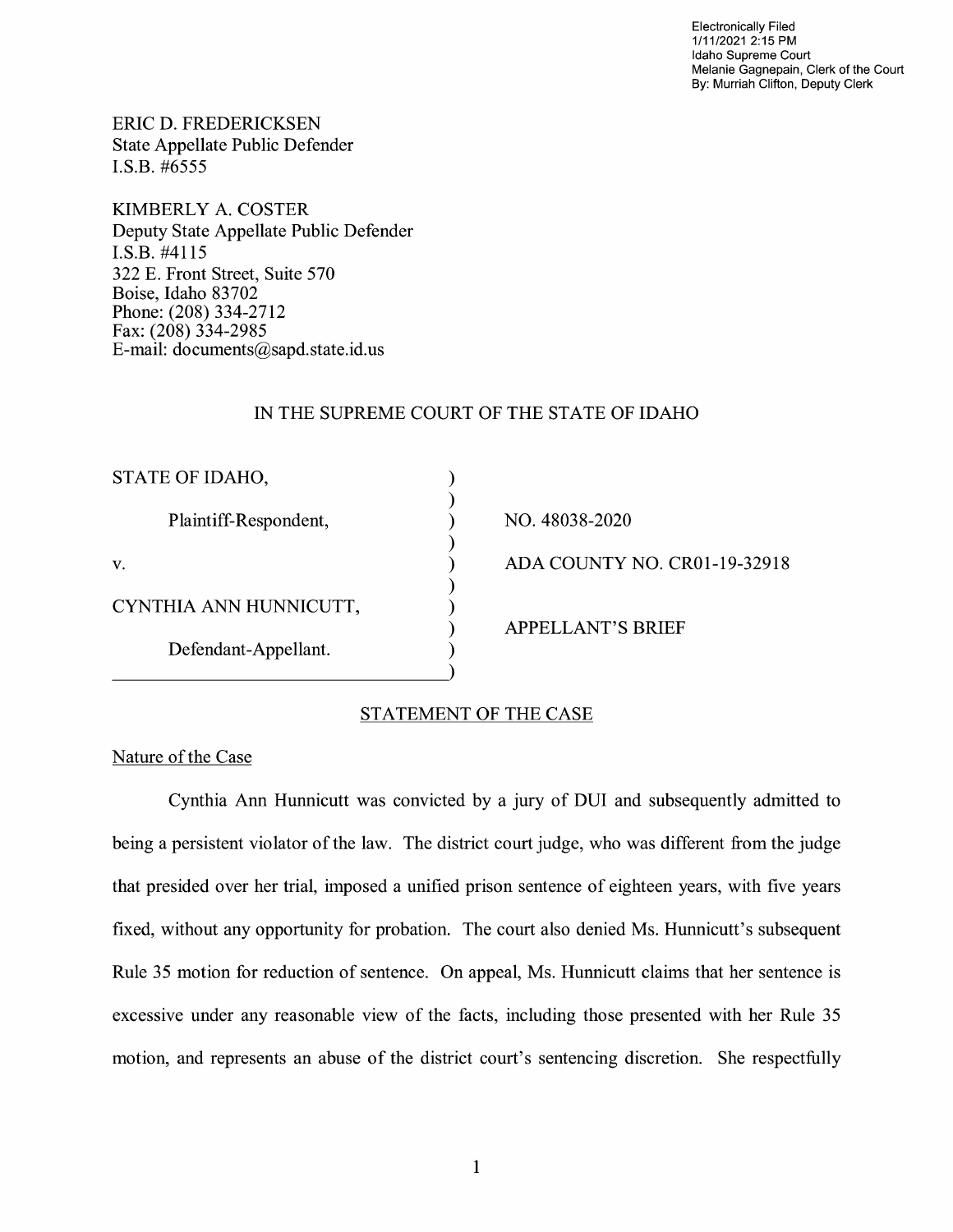asks this Court reverse the order denying her Rule 35 motion, vacate her sentence, and remand her case for resentencing.

#### Statement of the Facts and Course of Proceedings

On a rainy night in August of 2019, Boise Police Officers Sierrna Berg and Cory Turner were dispatched to the parking lot of Q's Billiards, in response to a caller's report of a swerving vehicle travelling eastbound on Fairview Avenue. (1/15/2020 Tr., p.29, L.4 - p.34, L.9.) When the officers arrived, they identified a vehicle matching the caller's description, and observed a female  $-$  later identified as Ms. Hunnicutt  $-$  sitting in the driver's seat while the vehicle's engine was running. (1/15/2020 Tr., p.33, L.8 – p.34, L.14, p.36, Ls.9-13.) The officers walked up to the vehicle and tapped on the driver's window, and asked Ms. Hunnicutt if she had been drinking; Ms. Hunnicutt answered "yes." (1/15/2020 Tr., p.35, Ls.7-19.) The officers noticed a box of unopened beer cans in the backseat, and a single open container in the front seat.  $(1/15/2020$  Tr., p.39, L.9 - p.41, L.17; Ex.3, 4.) They also noticed that Ms. Hunnicutt's parked vehicle was touching another parked vehicle, though there was no evidence of damage from the contact. (1/15/2020 Tr., p.72, Ls.1-18; Ex.5, 6.) The officers had Ms. Hunnicutt step out of the car and move to an awning-covered patio near the building, out of the rain, for a third officer, Daniel Forbes, to conduct a DUI investigation.  $(1/15/2020 \text{ Tr}$ , p.134, L.3 – p.140, L.14.)

Officer Forbes heard Ms. Hunnicutt slur her words and he detected the odor of alcohol; he also obtained her admission to having had "a few beers."  $(1/15/2020 \text{ Tr.}, p.139, L.8 - p.140,$ L.17.) Officer Forbes administered three standard field sobriety tests, the results of which indicated that Ms. Hunnicutt was intoxicated.  $(1/15/2020 \text{ Tr.}, p.141, L.13 - p.158, L.22)$  The officer requested a breath sample from Ms. Hunnicutt for alcohol content testing purposes, but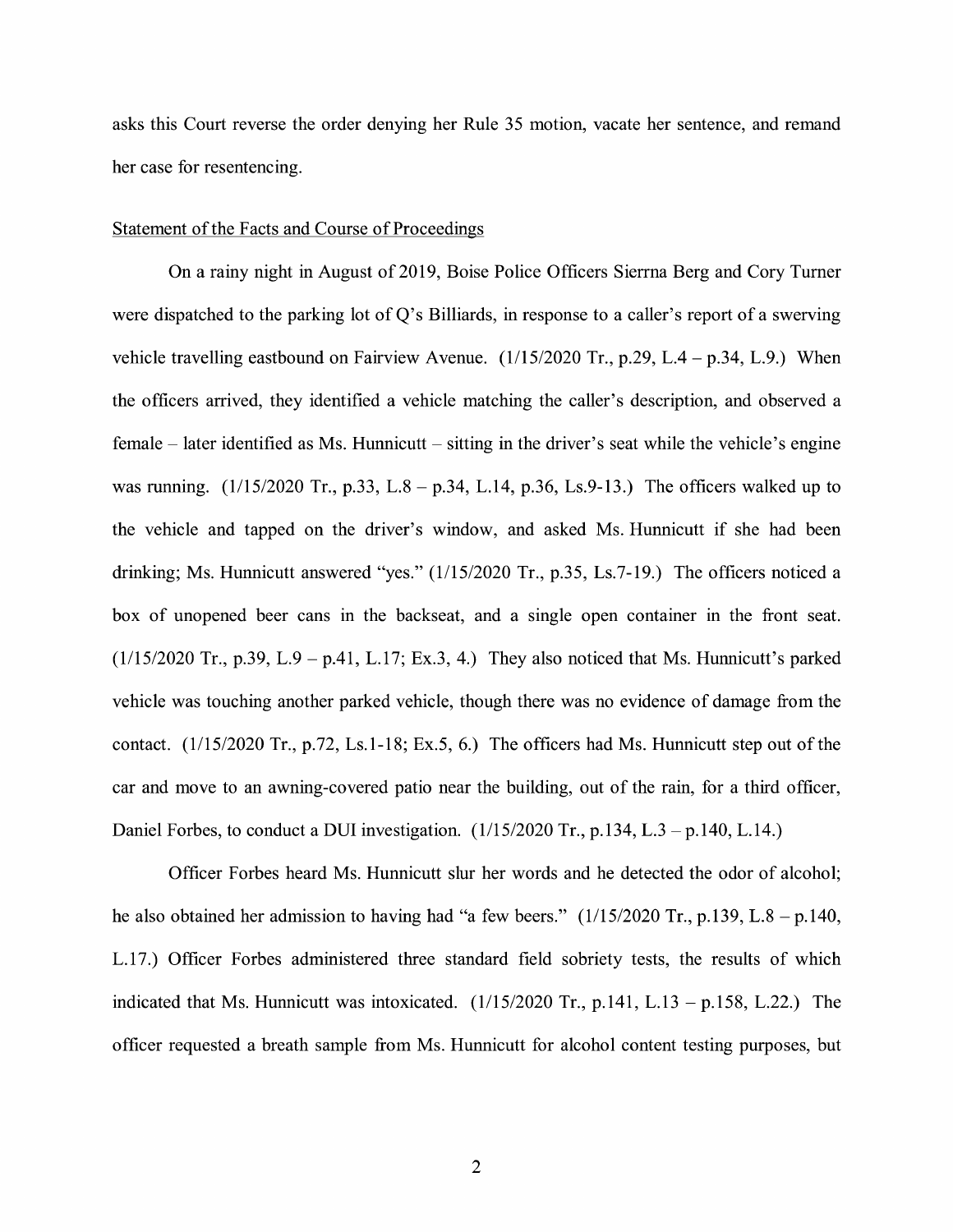ultimately no breath sample was obtained.  $(1/15/2020 \text{ Tr.}, p.144, L.21 - p.145, L.24.)$  Officer Forbes arrested Ms. Hunnicutt and placed her in his patrol car. (1/15/2020 Tr., p.146, Ls.1-11.)

Ms. Hunnicutt, who suffers from PTSD, bipolar disorder, borderline personality disorder, and anxiety (PSI, p.20), had grown increasingly agitated and unstable as the DUI investigation progressed. Upon being placed inside the patrol car, Ms. Hunnicutt started yelling and banging her head against the window between passenger cabin and front seat. (1/15/2020 Tr., p.146, L.25 -p.147, L.2; *see* Ex.2 (Forbes video).) The officers tried to calm Ms. Hunnicutt but wound up putting her in a "wrap" before transporting her to the Ada County Jail. (1/15/2020 Tr., p.148, Ls.1-10.) No blood testing was conducted, purportedly due to Ms. Hunnicutt's combativeness and related safety concerns. (1/15/2020 Tr., p.148, Ls.9-18.) A records check indicated that Ms. Hunnicutt's driver's license was on suspended status. (R., p.12.)

The State filed an Information charging Ms. Hunnicutt with felony DUI and misdemeanor driving without privileges. (R., p.42.) The State filed an Information Part II additionally alleging Ms. Hunnicutt was a persistent violator of the law subject to enhanced penalties. (R., p.47.) Ms. Hunnicutt denied the charges and exercised her right to trial. (Tr., p.45.)

A jury trial was conducted before the Hon. Cheri Copsey on January 14-15, 2020. On the morning of the first day, Ms. Hunnicutt was found curled up in ball on the floor of her jail cell, crying. (1/14/2020 Tr., p.6, Ls.1-12.) After Ms. Hunnicutt was brought to the courtroom, the district court judge tried engaging her to calm her, and delayed the trial for an hour to allow Ms. Hunnicutt to compose herself. (Tr., p.6, L.13 – p.12, L.24.) At the trial, the State presented evidence which included testimony from the each of the officers and video recordings from their body cameras. *(See generally* 1/15/2020 Tr., p.29, L.3 - p.198; Exhibits.) Ms. Hunnicutt elected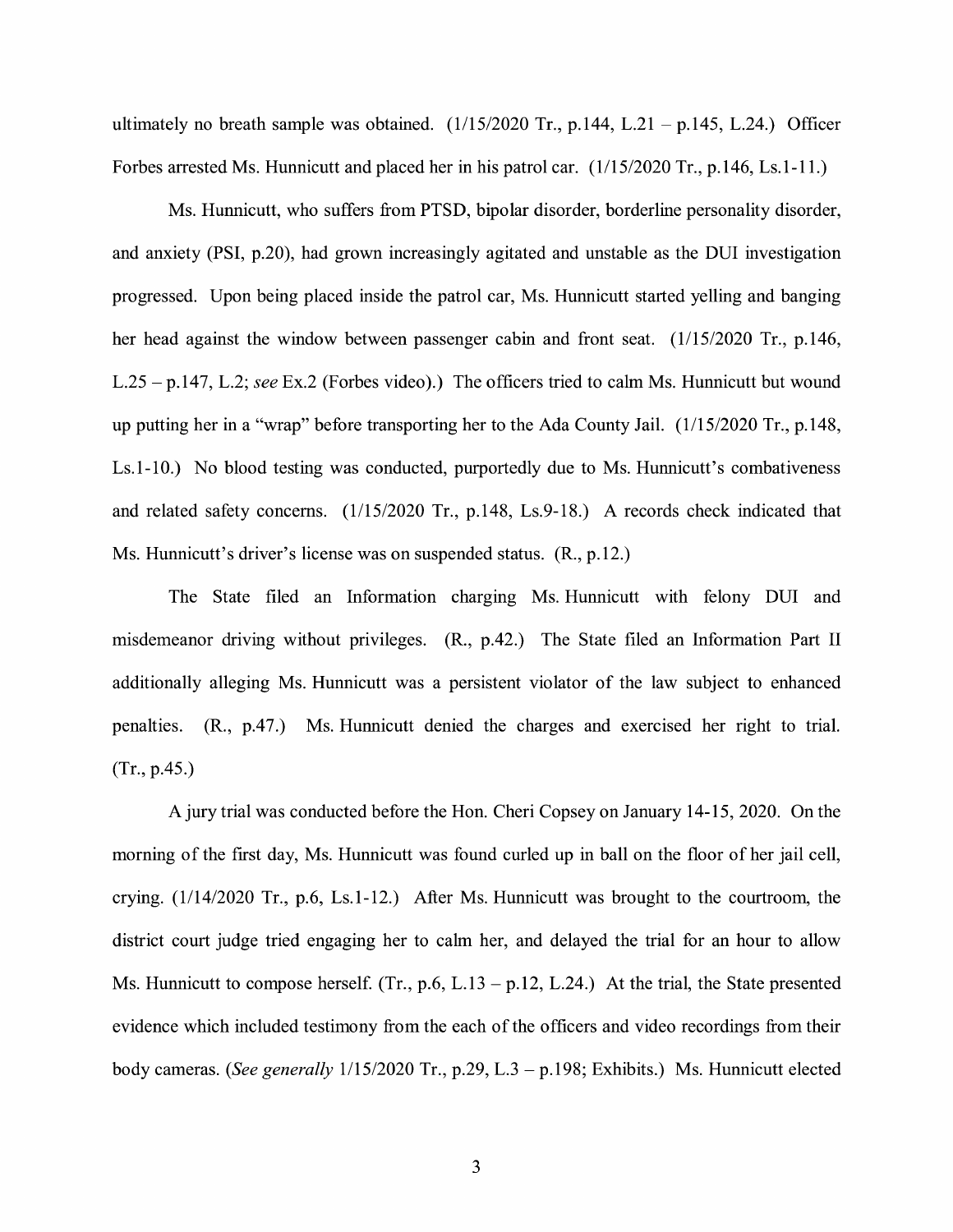not to testify.  $(1/15/2020 \text{ Tr.}, p.198, L.15 - p.201, L.11.)$  The jury returned a verdict finding Ms. Hunnicutt guilty of driving under the influence. (R., pp.45, 114; 1/15/2020 Tr., p.276, Ls.19-24.) Following the verdict and in accordance with the parties' agreement, Ms. Hunnicutt admitted to having a previous DUI conviction and being a persistent violator, and in exchange the misdemeanor charge was dismissed.  $(1/15/2020 \text{ Tr}., p.270, L.3 - p.288, L.6.)$ 

On that same day, Judge Copsey stated the court wanted Ms. Hunnicutt assessed for mental health court, based on Ms. Hunnicutt's prior mental health hospitalizations, and her prior mental health diagnoses.<sup>1</sup> ( $1/15/2020$  Tr., p.287, Ls.8-25.) The court stated, "in my view, having watched the video and listened to the testimony, it seems to be that it may very well be an appropriate resolution." (1/15/2020 Tr., p.292, Ls.16-22.) The court set the sentencing hearing for April 9, 2020, and ordered a psychological evaluation in addition to the presentence report. (4/9/2020 Tr., p.287, Ls.21-22; R., pp.84, 115.) Ms. Hunnicutt was not accepted into Mental Health court, purportedly due to the fact she was on parole at the time of the offense. (4/9/2020 Tr., p.20, Ls.3-7.)

On March 26, 2020, two weeks before sentencing, Ms. Hunnicutt' s case was re-assigned to a new district court judge, Hon. Lynn Norton, in response the administrative judge's request, citing Criminal Rule  $34(b)(2)(c)$  and finding the existence of "extraordinary circumstances" due to COVID-19. (R., pp.118, 119.) On April 9, 2020, Ms. Hunnicutt appeared before the new judge via telephone from the jail; her trial counsel and the prosecutor appeared for the hearing via videoconferencing. (4/9/2020 Tr., p.4, L.6-9.) The district court outlined certain recent orders from the jail and the Supreme Court related to COVID-19 and raised the question of whether the sentencing hearing should still go forward on that day.  $(4/9/2020 \text{ Tr}., p.4, L.10 -$ 

<sup>1</sup> Judge Copsey had been the presiding judge in Ms. Hunnicutt's two previous cases. *(See*  R., p.48.)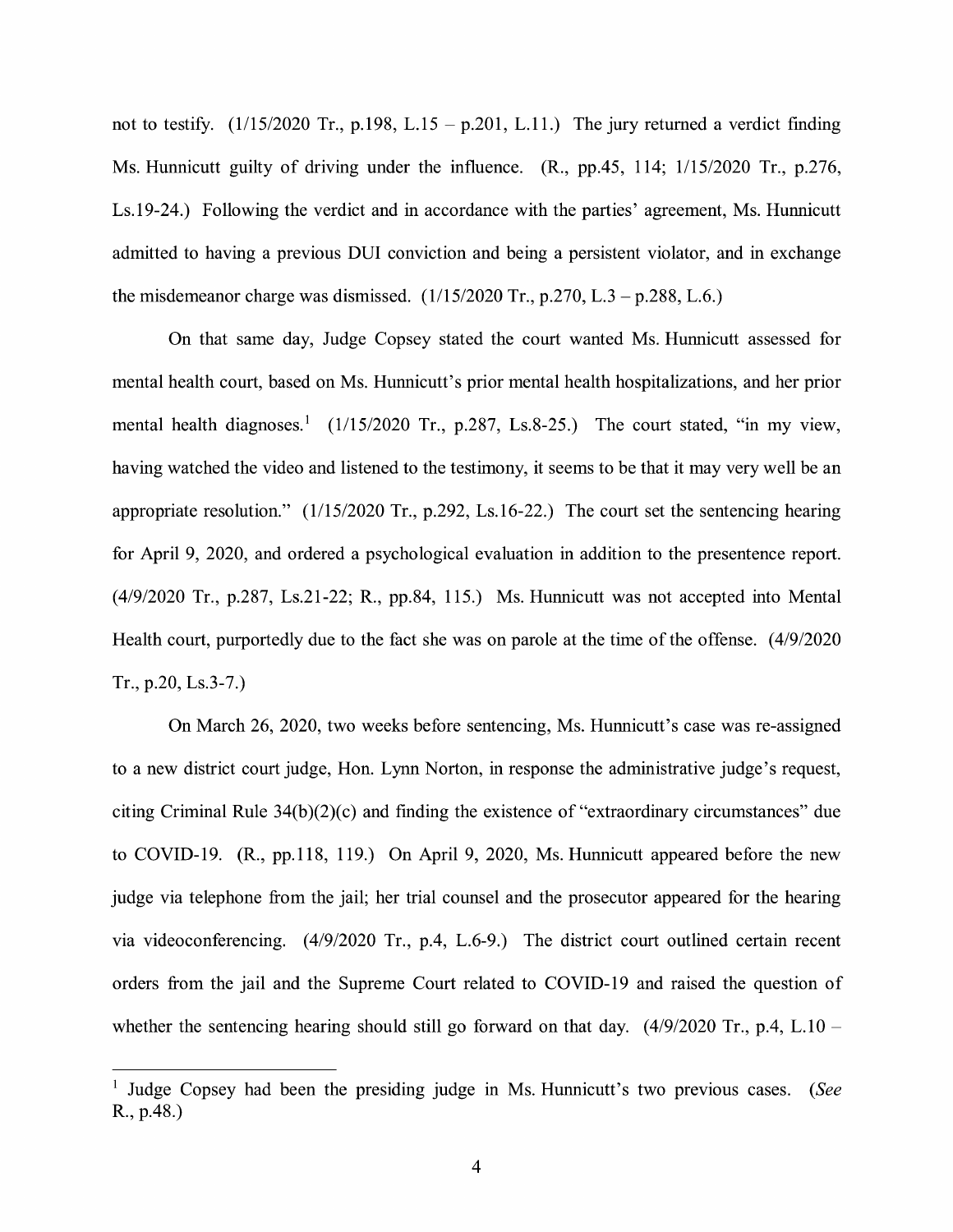p.5, L.4.) The court advised that with a continuance, it might be possible to have Ms. Hunnicutt transported to an in-person hearing in May.  $(4/9/2020 \text{ Tr}., p.5, L.24 - 6, L.12.)$  Ms. Hunnicutt indicated she wanted to go forward with sentencing.  $(4/9/2020 \text{ Tr.}, p.5, L.16 - p.6, L.21.)$ 

The court stated it had "reviewed the entire record in this particular case," confirmed with counsel the convictions that had been entered in the case, and stated it had reviewed the presentence report, the psychological evaluation performed by Dr. Sombke, and the State's additional PSI, documents.  $(4/9/2020 \text{ Tr.}, p.7, L.17 - p.8, L.14.)$  The State recommended a sentence of ten years, with three and one-half years fixed (4/9/2020 Tr., p.16, Ls.17-19), and Ms. Hunnicutt asked the court to impose an indeterminate term, to run consecutive to the sentence in her 2011 DUI case for which she had been on parole (4/9/2020 Tr. p.24, Ls.7-11). She told the court she had a letter, "but I don't think I can read it right now," and did not provide any statement to the court.  $(4/9/2020 \text{ Tr}., p.26, L.20 - p.27, L.2.)$ 

The district court exceeded the recommendations of both parties, and instead imposed a sentence of eighteen years, with five years fixed, without probation or retained jurisdiction.  $(4/9/2020 \text{ Tr.}, p.27, L.7 - p.29, L.25; R., p.122.)$ 

Ms. Hunnicutt filed a Rule 35 motion accompanied by additional information.  $(R., pp.147 - 166.)$  The motion explained that due to her anxiety and her counsel's limited ability to assist her at sentencing, Ms. Hunnicutt was unable to make a personal statement to the court, and she requested an opportunity to make such statement. (R., pp.149, 152.) Additionally, Ms. Hunnicutt appended numerous letters from family and friends detailing her lifelong personal challenges and efforts to overcome those challenges, a list of classes she had taken while in the Ada County Jail, and a letter showing she had been accepted into transitional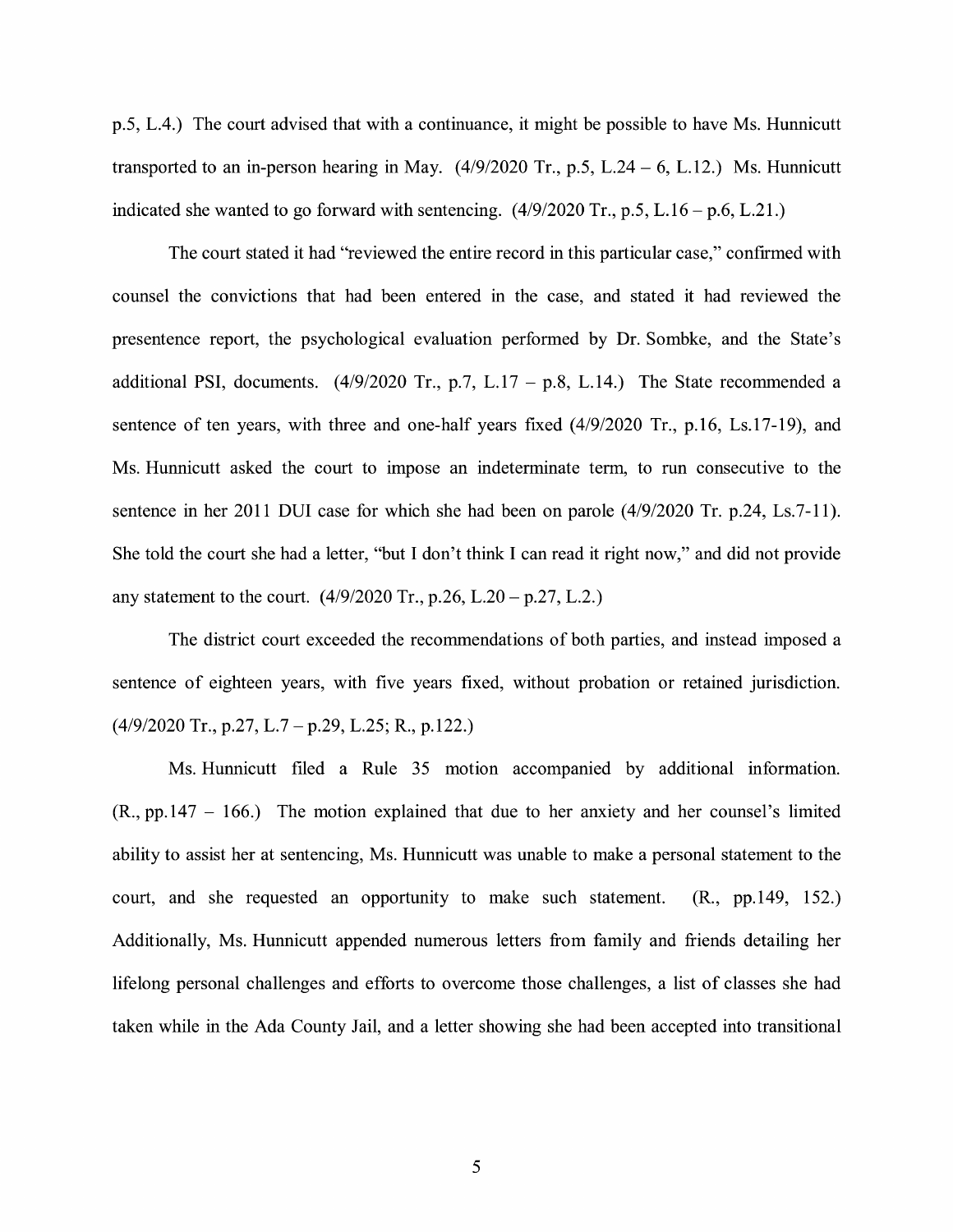housing.  $(R_{1}, pp.147 - 166)$  The district court subsequently entered an order denying Ms. Hunnicutt's request for a hearing and her request for a reduction of sentence. (R., p.172.)

Ms. Hunnicutt filed a Notice of Appeal that is timely from her judgment of conviction and sentence and the motion denying her Rule 35 request. I.A.R.17(e)(3)(C). (R., p.133.)

#### ISSUE

Did the district court abuse its discretion by imposing an excessive sentence and by declining to grant Ms. Hunnicutt's motion for reduction of sentence?

#### ARGUMENT

## The District Court Abused Its Discretion By Imposing An Excessive Sentence And By Declining To Grant Ms. Hunnicutt's Motion For Reduction Of Sentence

A. Introduction

Ms. Hunnicutt asserts that in light of the mitigating facts presented in her case, her unified sentence of eighteen years, with five fixed, is excessive, and that the district court abused its discretion by declining her request for a sentence reduction. She asks this Court to reverse the district court's order denying her motion for reduction of sentence and remand her case for resentencing.

#### B. Standard Of Review

The district court's sentencing decisions are generally reviewed under the multi-tiered abuse of discretion standard. *State v. Miller,* 151 Idaho 826, 834 (2011 ). Under this standard, the appellate court engages in a multi-tier inquiry to determine "whether the trial court:  $(1)$ correctly perceived the issue as one of discretion; (2) acted within the outer boundaries of its discretion; (3) acted consistently with the legal standards applicable to the specific choices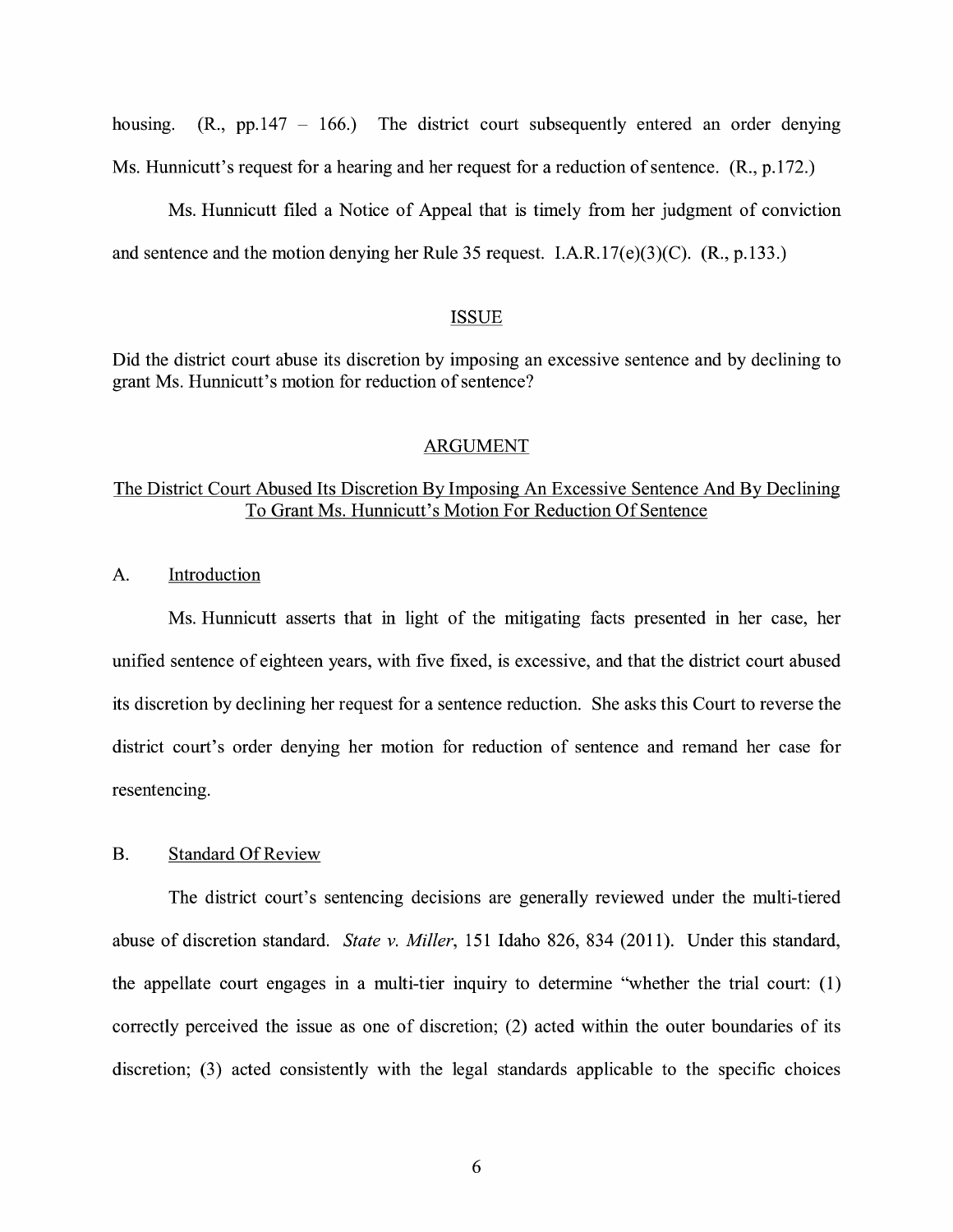available to it; and (4) reached its decision by the exercise of reason." *State v. Le Veque,* 164 Idaho 110, 113 (2018).

When a defendant challenges her sentence as excessively harsh, the appellate court will conduct "an independent review of the record," giving consideration to governing criteria, *i.e.,*  the nature of the offense, the character of the offender, and the protection of the public interest. *State v. Miller,* 151 Idaho 828, 834 (2011). The appellate court will deem the sentence to be excessive if the sentence is unreasonably harsh "under any reasonable view of the facts." *See State v. Strand,* 137 Idaho at 460; *State v. Toohill,* 103 Idaho 565, 568 (Ct. App. 1982). These same criteria apply on review of the district court's denial of a defendant's Rule 35 motion for reduction of sentence. *State v. Trent,* 125 Idaho 251,253 (Ct. App. 1994).

Ms. Hunnicutt asserts that, in view of the mitigating facts of her case, including those facts presented by with her Rule 35 motion, her sentence is objectively unreasonable, representing an abuse of discretion under the fourth prong of the abuse-of-discretion standard.

## C. Ms. Hunnicutt's Sentence Was Excessive And Objectively Unreasonable, In Light Of The Mitigating Facts Of Her Case

Ms. Hunnicutt was  $\blacksquare$ -years old at the time of her sentencing. (PSI, p.2.) She was adopted as very young child and raised in Boise with her adopted parents and six older brothers; two of those brothers started molesting her when she was just 10. (PSI, pp.135, 81.) Ms. Hunnicutt began running away from home when she was in high school, and by her junior year had missed too many school days and dropped out. (PSI, p.81.) However, Ms. Hunnicutt quickly earned her GED. (PSI, p.81.) Over the years, Ms. Hunnicutt has maintained relatively steady employment, working a variety of jobs including at the Albertson's corporate office and its bakery, at a Money Tree, as a cocktail waitress in Las Vegas, and as a massage therapist for a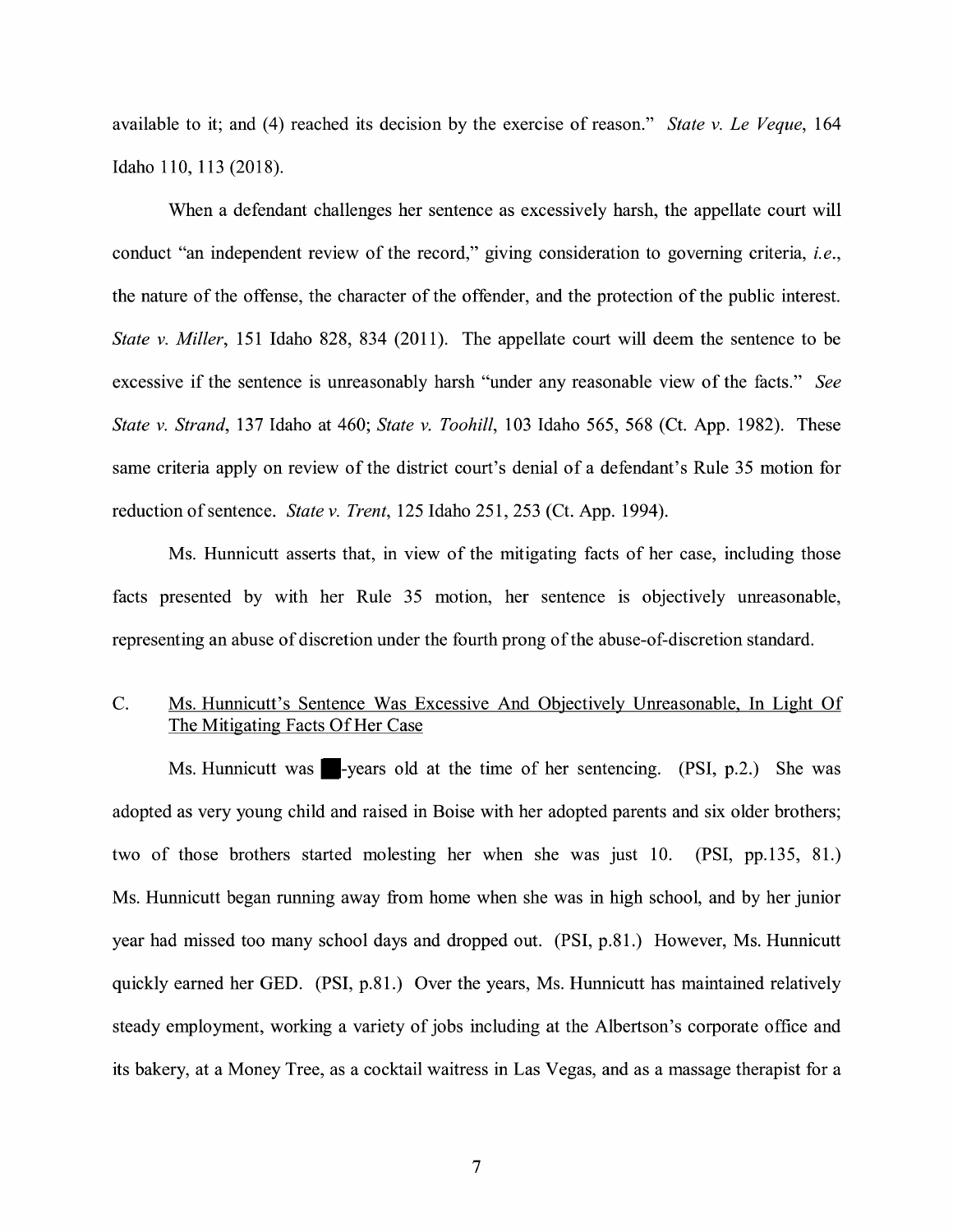chiropractor. (PSI, p.75.) As evidenced by the letters included with her Rule 35 motion, Ms. Hunnicutt will have employment upon her release. (R., p.154.)

Ms. Hunnicutt's alcohol abuse began the age of  $\blacksquare$ , coinciding with the onset of the abuse by her brothers. (PSI, p.135.) Though she has used illegal substances in the past, she does not any longer; alcohol abuse is her problem. (PSI, pp.75, 135.) Ms. Hunnicutt acknowledges she is likely an alcoholic, and that her success in treatment has thus far not been long-lasting; she had been successful on supervision for five years, remaining sober from the time of her release on parole in 2014 until her relapse in January 2019, following a relationship breakup. (PSI, p.11.) She knows that getting her mental health under control is necessary to her continued recovery and her ability to remain sober. (PSI, p.82.)

Ms. Hunnicutt's struggle with severe mental health conditions also mitigates against a lengthy sentence of incarceration. Ms. Hunnicutt has diagnoses including severe alcohol abuse disorder, borderline personality disorder, bipolar disorder, and posttraumatic stress disorder (PTSD), and anxiety. (PSI, pp.2, 79.) She has been hospitalized multiple times for psychiatric reasons, often following drinking and becoming suicidal. (PSI, p.75.) Her last hospitalization was in 2009. (PSI, p.75.) In the psychological evaluation, Dr. Sombke commented on Ms. Hunnicutt's PTSD, noting she had experienced serious trauma in her life and still has anxiety, depression, and flashbacks, and engages in reckless and self-destructive behavior. (PSI, p.80.) Dr. Sombke concluded, "It is likely that her psychiatric issues are contributing to her [alcohol] use, so helping her control her psychiatric symptoms would in tum help her maintain her sobriety and decrease her risk to the community at large." **(PSI,** pp.80-81.) He also noted that Ms. Hunnicutt "wants to maintain her sobriety and she thinks having her psychiatric issues controlled with help with that." **(PSI,** p.80.)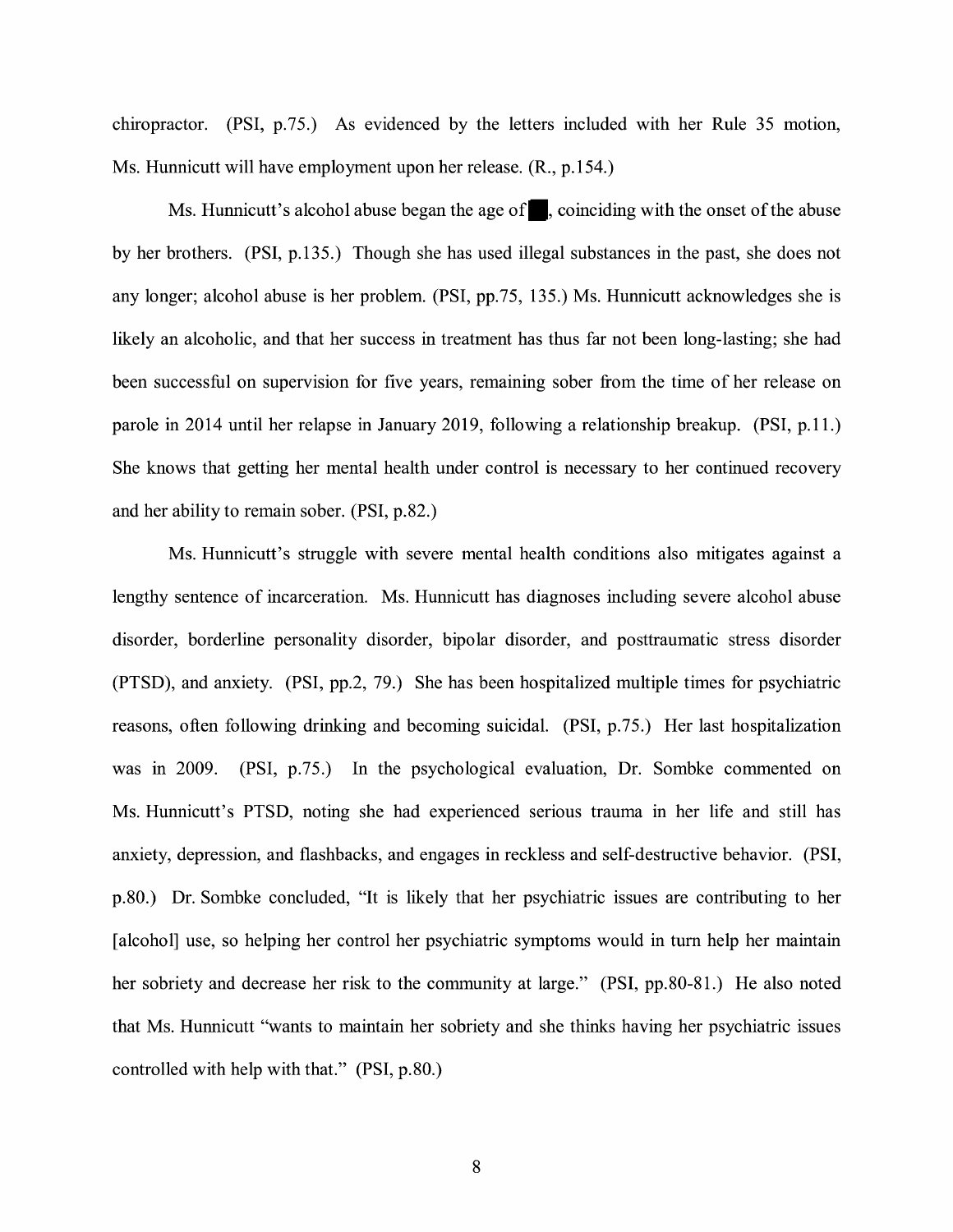Dr. Sombke's evaluation recognized, however, that the array of treatments specific to Ms. Hunnicutt's PTSD – medication, counseling, and Eye Movement Desensitization and Reprocessing  $(EMDR)$  – are available in the community, but in an incarceration setting, only medication would be offered. (PSI, p.80.) Importantly, Dr. Sombke concluded that by *not*  treating Ms. Hunnicutt's PTSD, there was the risk she would retreat back to alcohol use as a means of coping with her psychiatric symptoms, which in tum increased the risk of danger to the community. **(PSI,** p.80.) Given the fact of Dr. Sombke's risk assessment, Ms. Hunnicutt's need for treatment in the community mitigates against a lengthy prison sentence.

An additional mitigating factor is Ms. Hunnicutt's personal success and support among her family. Ms. Hunnicutt has demonstrated success as a mother of twin daughters who are about to graduate from college. **(PSI,** p.76.) The additional information provided to the court by Ms. Hunnicutt's daughter, Keely, shows Ms. Hunnicutt's ability to come through for her family despite her struggles with mental illness:

My mom has always done everything she could to provide for my sister and I. My mom would cook us dinner every night and we would eat together as a family. She would deep clean our house almost every day. She would drive us to and from school and extracurricular activities. My mom has always given us everything we need and more. She is a great mom and has always been a great mom. ... When my mom is released from prison, she will have the support of my sister and I, as well as many friends and family members.

(R., p.156.)

Similarly, the information provided by Ms. Hunnicutt's daughter, Kendra, demonstrates

Ms. Hunnicutt's strength and her potential for overcoming her addiction:

My mom has always put others before herself, especially my twin sister and I. She would do whatever it took to ensure we had what we needed and even what we wanted. ... My sister and I are at an age where we can assist her financially, arrange a better living situation for her, and have a more active approach in ensuring her well-being upon release which we lacked [as young children].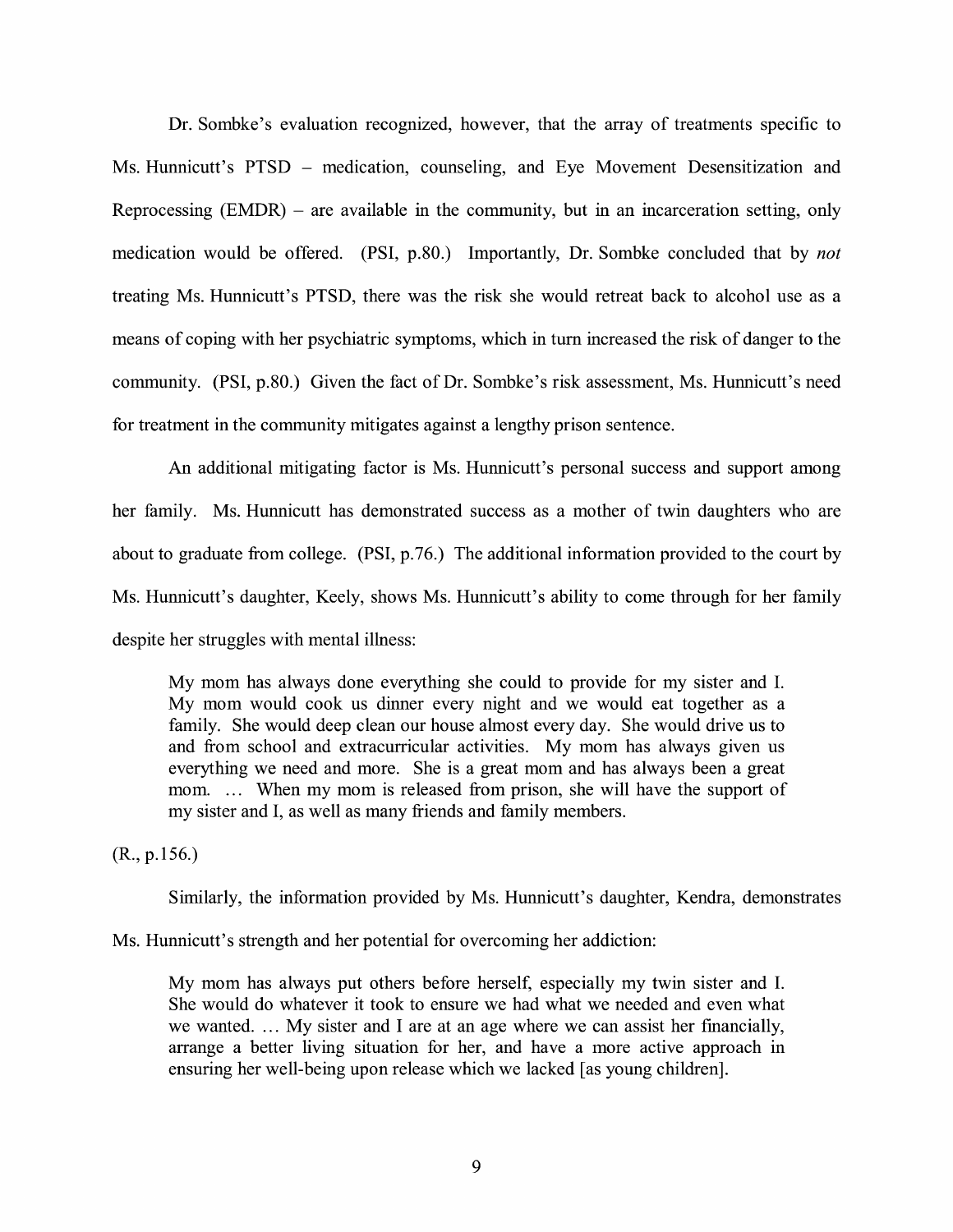(R., p.157.)

Additionally, Ms. Hunnicutt recently found her biological family: a father who left 50 years ago to fight in Viet Nam without knowing he was about to have a daughter (R., p.158), and a grown sister who, for 40 years, believed she was an only child (R., p.155). These newlydiscovered family members have embraced Ms. Hunnicutt and will give her additional support (R., pp.155, 158); they have also provided her with knowledge of a genetic basis for her mental illness, and with it, a new potential for Ms. Hunnicutt to understand and accept herself. (R., p.155.) As further testament to the fact of her good character, Ms. Hunnicutt has letters of support documenting several 30-year friendships. *(See* R., pp.160, 161.)

Finally, Ms. Hunnicutt points to the fact she undertook and completed classes while at the Ada County Jail as proof of her willingness to gain control over her life. Ms. Hunnicutt completed classes in Anger Management, Money Basics, Resume Writing, and learning about social media. (R., pp.162-64.) She was also taking courses in Contentious Relationships, and math. (R., pp.162-64.)

Ms. Hunnicutt has accepted responsibility for her action, which is also a fact relevant to her sentence. Although she did not testify at her trial or make a statement at her sentencing, Ms. Hunnicutt told the presentence investigator that she felt "devastated" by her actions, that she was angry with herself for drinking, and she admitted to being under the influence at the time of her arrest. (PSI, p.4.)

Ms. Hunnicutt acknowledges her arrest history, as well as her prior convictions for DUI and assaulting or obstructing officers. *(See* PSI, pp.5-7, 82.) However, and as concluded by Dr. Sombke, she submits that her main issues are her underlying mental health issues: Alcohol Use Disorder and Borderline Personality Disorder. (PSI, p.82.) Ms. Hunnicutt needs treatment,